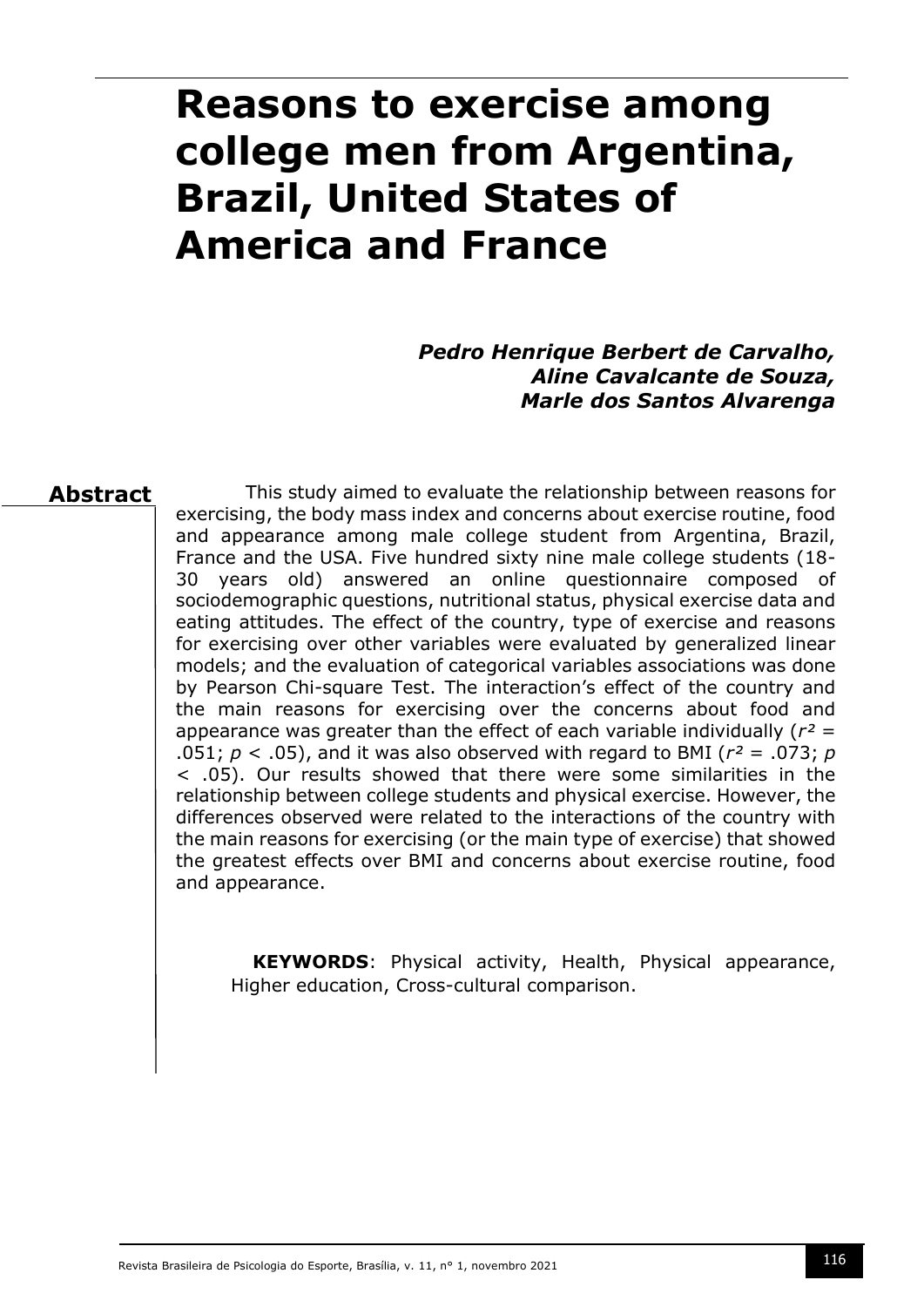# **Razões para se exercitar entre homens estudantes da Argentina, Brasil, Estados Unidos da América e França**

*Pedro Henrique Berbert de Carvalho, Aline Cavalcante de Souza, Marle dos Santos Alvarenga*

#### **Resumo**

Este estudo teve como objetivo avaliar a relação entre as razões para se exercitar, o índice de massa corporal e as preocupações com a rotina de exercícios, alimentação e aparência física de jovens universitários do sexo masculino da Argentina, Brasil, França e EUA. Quinhentos e sessenta e nove universitários (18-30 anos) responderam a um questionário online composto por questões sociodemográficas, estado nutricional, dados de exercícios físicos e atitudes alimentares. O efeito do país, tipo de exercício e razões para se exercitar sobre outras variáveis foram avaliados por modelos lineares generalizados; e a avaliação das associações das variáveis categóricas foi feita pelo Teste Qui-quadrado de Pearson. O efeito da interação do país e a principal razão para se exercitar sobre as preocupações com alimentação e aparência física foi maior que o efeito de cada variável individualmente (*r²* = 0,051; *p* < 0,05), o que também foi observado quanto ao IMC ( *r²* = 0,073; *p* < 0,05). Nossos resultados mostram haver semelhanças na relação entre estudantes universitários e exercícios físicos. No entanto, as diferenças observadas estão relacionadas às interações do país com a principal razão para se exercitar (ou principal tipo de exercício) que apresentou os maiores efeitos sobre o IMC e preocupações com a rotina de exercícios, alimentação e aparência física.

**Palavras-chave:** Atividade física, Saúde, Aparência física, Ensino superior, Comparação transcultural.

## **Razones para hacer ejercicio entre estudiantes varones de Argentina, Brasil, Estados Unidos de América y Francia**

*Pedro Henrique Berbert de Carvalho, Aline Cavalcante de Souza, Marle dos Santos Alvarenga* 

#### **Resumen**

Este estudio tuvo como objetivo evaluar la relación entre los motivos de ejercicio, el índice de masa corporal y las preocupaciones sobre la rutina de ejercicio, la dieta y apariencia fisica de jóvenes varones universitarios de Argentina, Brasil, Francia y Estados Unidos. Quinientos sesenta y nueve estudiantes universitarios (18- 30 años) respondieron un cuestionario online compuesto por preguntas sociodemográficas, estado nutricional, datos de ejercicio físico y actitudes alimentarias. El efecto del país, el tipo de ejercicio y las razones para hacer ejercicio sobre otras variables se evaluó mediante modelos lineales generalizados; y la evaluación de asociaciones de variables categóricas se realizó mediante la prueba Chicuadrado de Pearson. El efecto de la interacción del país y el principal motivo de ejercicio sobre las preocupaciones sobre la alimentación y la apariencia física fue mayor que el efecto de cada variable de forma individual (*r²* = 0,051; *p* < 0,05), lo que también se observó con respecto al IMC (*r²* = 0,073; *p* < 0,05). Nuestros resultados muestran que existen similitudes en la relación entre estudiantes universitarios y ejercicios físicos. Sin embargo, las diferencias observadas están relacionadas con las interacciones del país con el motivo principal de ejercicio (o el tipo principal de ejercicio) que tuvo los mayores efectos en el IMC y las preocupaciones sobre la rutina de ejercicio, la dieta y la apariencia física.

**Palabras-clave:** Actividad física, Salud, Apariencia física, Educación superior, Comparación transcultural.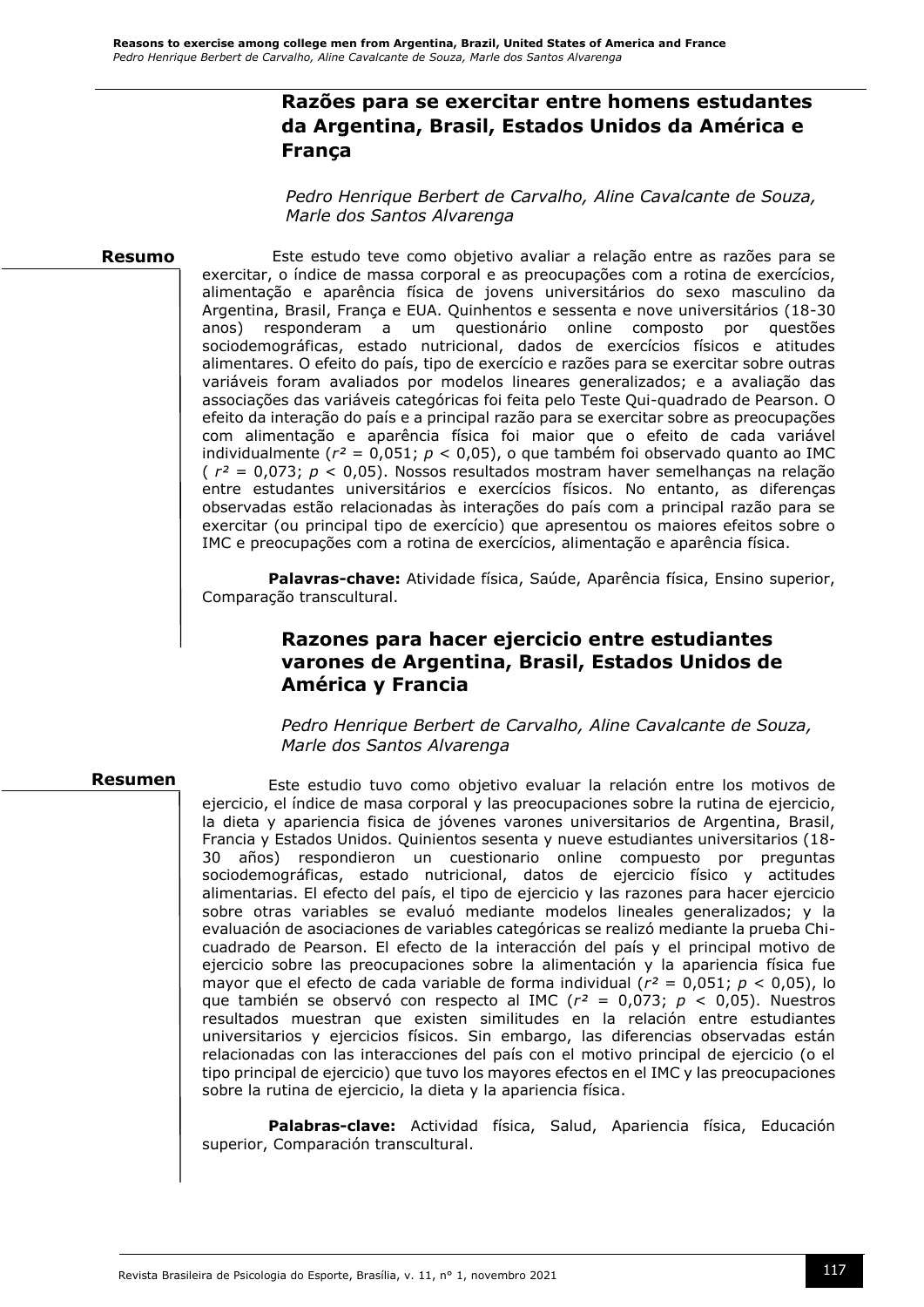#### **Introduction**

Physical activity is an interdisciplinary issue, defined as any body movement produced by skeletal muscles, which results in energy expenditure above rest levels (World Health Organization, 2010). An associated concept is physical exercise, which can be defined as a form of planned, structured, repetitive and proposed physical activity with the aim of improving or maintaining physical fitness, motor skills or organic-functional rehabilitation (World Health Organization, 2010).

Physical and psychological benefits of regular engagement in exercise and physical activity are well documented (Divine, Roberts, & Hall, 2018; Morton, Atkin, Corder, Suhrcke, & Van Sluijs, 2016; World Health Organization, 2010). Motivation to achieve a better health and quality of life is one of the main reasons that motivate people to exercise. However, the reasons why people do exercise are diverse, and it can depend on factors such as sex and age (Egli, Bland, Melton, & Czech, 2011). Other factors to consider are the social and environmental attributes and the cultural context in which the person is inserted (Brunet & Sabiston, 2011; Stevens, Rees, Coffee, Steffens, Haslam, & Polman, 2017). According to Sallis and Owen (1998), the determinants most strongly associated with physical exercise are psychological and behavioral variables in response to social and physical environment.

An important variable associated with motivation for doing exercise is physical appearance concerns. According to Self-Determination Theory (Verstuyf, Vansteenkiste, & Soenens, 2012), social body-ideals internalization could be experienced as controlling, thwarting the satisfaction of basic psychological needs, thus resulting in the pursuit of extrinsic goals (i.e., an attractive appearance). In general, for women, reasons to exercise are related to body weight control, and for men, to the desire to acquire a defined musculature and low body fat (Brunet & Sabiston, 2011; Egli et al., 2011; Hurst, Dittmar, Banerjee, & Bond 2017; Murray, Griffiths, Mond, Kean, & Blashill, 2016). It is worth mentioning that these reasons for exercising can lead to negative outcomes for physical and mental health. A recent systematic review (Panão & Carraça, 2019) of the effects of exercise motivations on body image and eating habits/behaviours showed that autonomous motivations (e.g., for pleasure, health, wellbeing) and health‐focused exercise were associated with positive body image and healthy eating habits/behaviours, whereas exercising for appearance-related and other controlled reasons was inversely related to both outcomes.

Physical activity and exercise have been standardized and diffused as the most adequate for the good development of the body and the maintenance of health (Pedersen & Saltin, 2015). Nevertheless, it is important to emphasize that excessive preoccupation with physical exercises may represent a risk factor for exercise dependence, which is a pattern of a maladaptive and unadjusted exercise, characterized by tolerance, abstinence, exaggeration, loss of control, high expenditure of time, conflicts, continuity even in the midst of physical, social and psychological damages (Astorino et al., 2019; Divine et al., 2018; Hausenblas & Downs, 2002). Moreover, although less frequent in men, the risk of developing eating disorders should be considered, with the adoption of strategies for weight and body fat control, such as dietary restrictions, purging practices and use of weight loss substances (Brosof, Williams, & Levinson, 2020).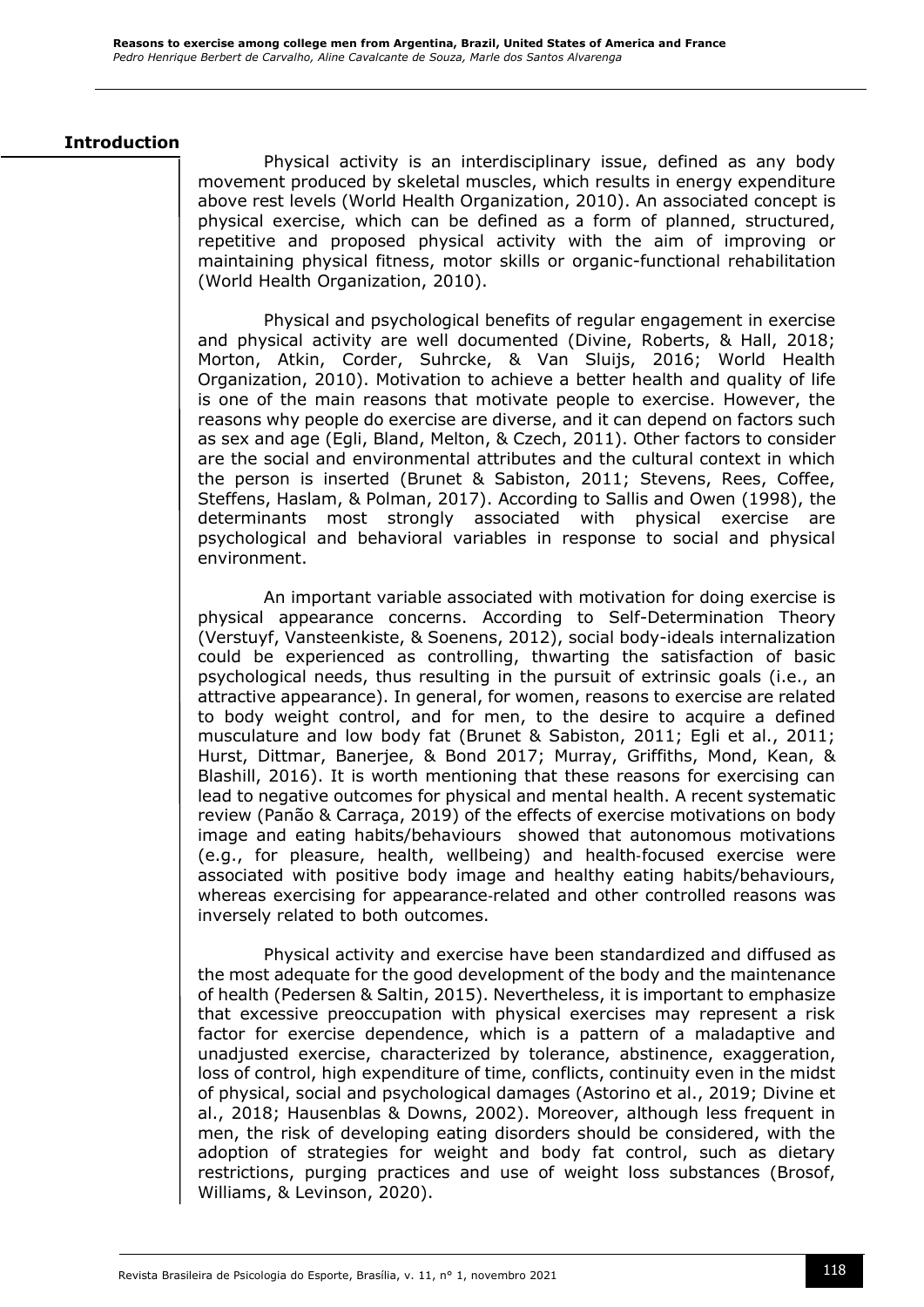The Western body is in constant transformation (Takeuchi, Davis, & McCreary, 2005). Thus, the ideals of appearance and physical exercise seem to be much more connected to the changing and transient aspects ("fitness fashion") than to the traditions (Rosenmann, Kaplan, Gaunt, Pinho, & Guy, 2018). However, considering the differences of each culture, it cannot be said that there is an integrally universal model of body and "perfect" exercises, since they are redefined by each culture in a specific way (Rosenmann et al., 2018; Swami et al., 2010; Takeuchi et al., 2005).

Given the magnitude of the physical activity construct, the field of research in the health sciences is broad and encompasses distinct populations, among them, the college students (Florindo et al., 2015). However, in the adult population, there is a literary gap in studies that evaluated the relation between the reasons for exercising and concerns with food and body aspects (Panão & Carraça, 2019). This may be of great interest in cross-cultural and comparative studies of college students of different cultures. According to Panão and Carraça (2019) the issue of exercise motivations and its relation with appearance and eating concerns is an emergent research topic, which could make an important contribution to the design of future interventions. Limitations regarding this research field include the fact that, in general, the studies evaluated sample from only one country (Egli et al., 2011; Pauline, 2013; Sibley, Hancock, & Bergman, 2013). Thus, understanding how different cultures express globalized patterns in relation to physical exercises can elucidate important subjective issues related to reason to exercise.

The aim of the present study was to evaluate the relationship between reasons for exercising, the body mass index (BMI), the concern with exercise routine, food and appearance among male college students from Argentina, Brazil, the United States of America (USA) and France. Among the factors that justify the choice of these four countries, some studies deserve to be highlighted because they demonstrate important similarities and differences between these countries in variables evaluated in the present study.

According to the International Health, Racquet & Sportsclub Association (2016), the USA is world leader in number of gyms. Brazil is in second place, followed by Argentina. France has a very diverse position, with slightly more than 10% of the number of US gyms. In sum, USA, Brazil and Argentina stand out in the fitness scenario in relation to the number of gyms. In what extent these data reflect the idiosyncrasies of reasons to exercise of each country are still unclear. Indeed, it is worth noting that the determinants most strongly associated with reasons to exercise are psychological and behavioral variables among which we can emphasize appearance and eating concerns.

A study conducted by Rozin, Fischler, Imada, Sarubin, and Wrzesniewski (1999) found that American people made more associations between food and health than the French people, who associated food more with pleasure than with health. Forbes et al. (2012) evaluated body dissatisfaction and disordered eating among Brazilian, Argentines and Americans (US) and found that the Argentine and Brazilian samples scored lower than the US sample on measures associated with disordered eating and body-ideal internalization. Accordingly to Warren, Gleaves, Cepeda‐Benito, Fernandez, & Rodriguez‐Ruiz (2005) ethnicity is a protective factor against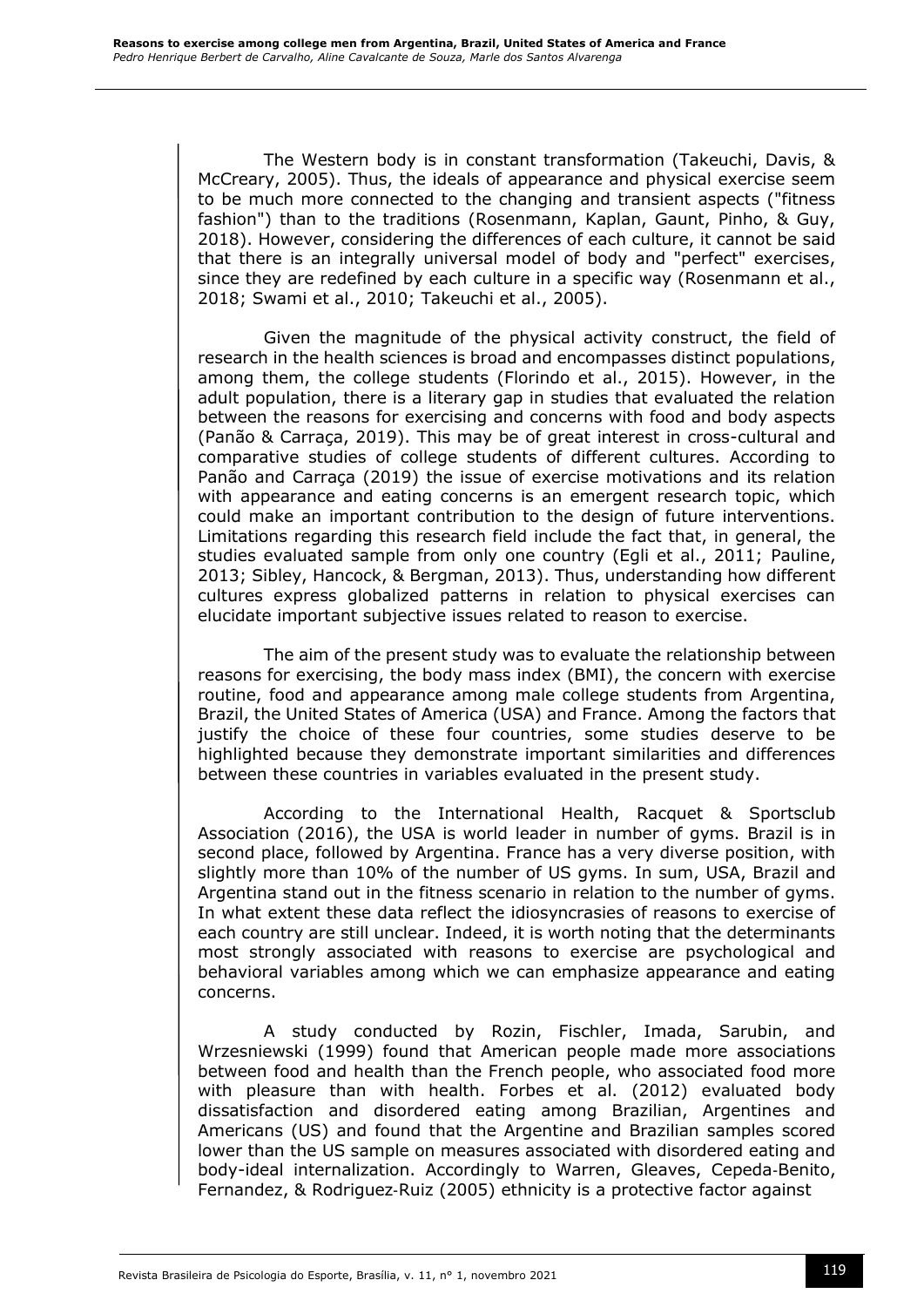internalization of a thin ideal and body dissatisfaction and may protect against the development of eating disorder symptoms.

Taken together, these data point out important differences between the four countries regarding psychological and behavioral variables. Differences between these countries for variables such as eating and appearance concerns may have important implications, for example, in crosscultural studies regarding reasons to exercise. However, in the literature there are no studies comparing these countries with regard to physical activity, nor the comparison of USA and France with developing countries (such as Brazil and Argentina). So, the results of the present study can bring important contributions.

#### **Method**

## **Study design and participants**

This is a cross-sectional study, using secondary data from the crosscultural research database "Attitudes toward exercise, diet and body image in four different countries", conducted in partnership with the University of Pennsylvania – UPenn – (Ruby et al., 2016).

The sampling was of non-probabilistic type, composed by college students from Argentina, Brazil, the USA and France. Male students between 18-30 years old were included (*N* = 904). Those who did not specify their sex  $(N = 29)$ , who were born out of the country of their university  $(N = 89)$ , as well as participants who left more than 30% of the answers blank (*N* = 217) were also excluded.

The final sample consisted of 569 students enrolled in different courses and in different undergraduation periods: the Argentines ( $N = 50$ ) were of the Universidad de Buenos Aires, the Brazilians (N = 223) of the *Universidade de São Paulo* (USP), the Americans (N = 129) were students of the University of Pennsylvania, and finally, the French (N = 167) of the *Audencia Nantes School of Management*, in the *Université de Nantes*. A "post hoc" analysis in GPower 3.1.7 software, adopting a significance level of 5% and effect size (Cohen d) of 15%, pointed out that the power of the tests for the N obtained was 100%.

## **Evaluation Instruments**

The participation of all students in the four countries was voluntary, according to local norms. In the USA, the sample was intentionally selected among undergraduate and graduate students, since in this country many undergraduate live on campus premises – and a good representation of students living off *campus* was sought, in other countries –, and because American college students are a little younger than those in other countries. The UPenn, responsible for the main research project, received the exemption from the need for approval of the Ethics and Research Committee from the Institutional Review Board, which was sufficient for the continuation of the research also in the *Universidad de Buenos Aires* and in the *Université de Nantes*. In Brazil, the main project was approved by the Ethics and Research Committee of the Public Health School of USP (CONEP FSP-USP 171/08), and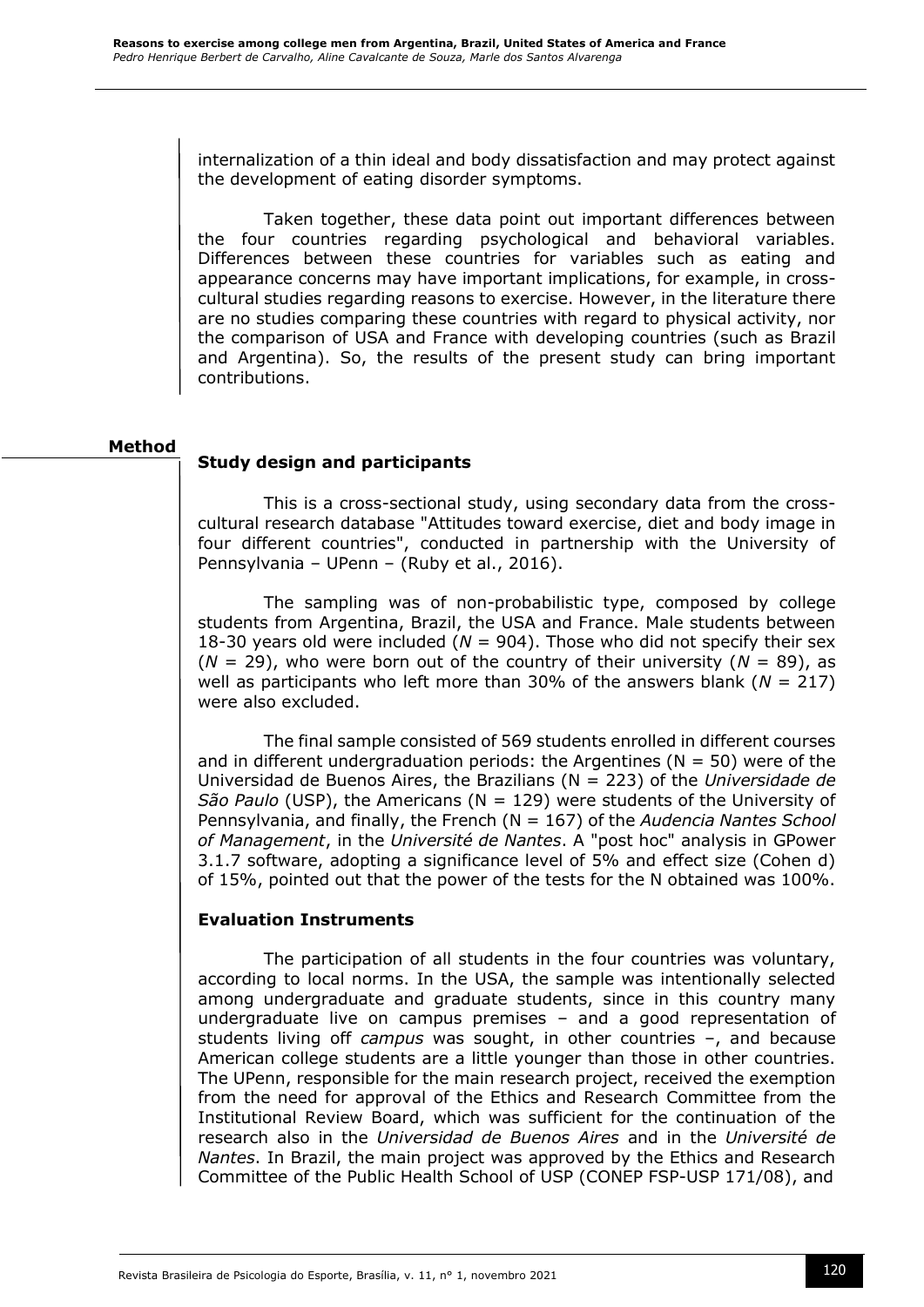the present study was also approved by this Committee (opinion 1.553.827/2016).

Data collection from the main survey took place between the years 2010 and 2012, through an online questionnaire, using the surveymonkey.com secure site (Ruby et al., 2016). This questionnaire, initially developed in English, was pre-tested with US university students, and later translated and adapted (when necessary) by native and fluent translators in Portuguese, Spanish and French.

Most of the evaluated variables had predefined response options and were grouped into sociodemographic, nutritional status (self-reported weight and height used to calculate BMI), physical exercise and the concern about what they eat and how it affects their appearance (five-factor Likert scale type response options, from 1 = *not at all true* to 5 = *absolutely true*).

In the case of variables related to physical exercise, the following were questioned: weekly frequency; main type of exercise (with 11 response options: walking, cycling, jogging, swimming, playing on some sports team, aerobic/cardiovascular exercise equipment, weight lifting, dance/gym, yoga/pilates, never exercise, other); main reasons for exercising (options: fun, competition, health, weight loss, getting in good shape, never exercising); concern with the exercise routine and guilt over not exercising (five-factor Likert scale response options, from 1 = *not at all true* to 5 = *absolutely true*).

## **Data analysis**

Data analyses were conducted using SPSS 21.0 (Statistical Package for Social Science Inc., Chicago, USA) software. The level of significance was set at  $p < 0.05$ . Due to the fact that most of the variables have a non-normal and/or non-homogeneous distribution, the transformation of the variables was adopted using z-score (Field, 2013).

To evaluate the effect of the independent variables (country, type of exercise or reason to exercise) on the dependent variables (concern with the exercise routine, BMI and concern about what is eaten and how it affects the appearance), univariate general linear models (GLM) were used. As for the effect size assessment, Pearson's correlation coefficient was adopted according to the classification proposed by (Cohen, 2013):  $r^2 \ge 0.01$  is classified as a "small effect",  $r^2 \ge 0.09$  is equivalent to "average effect" and  $r^2 \ge 0.25$  is equivalent to "large effect".

The presence of associations between categorical variables, such as the country, the main type of exercise, main reasons for exercising, and the nutritional status were evaluated using the Pearson Chi-Square test (χ2), in order to compare the frequencies observed in certain categories with frequencies expected at random. When the expected frequencies were less than or equal to five, the Monte Carlo simulation was used (Field, 2013).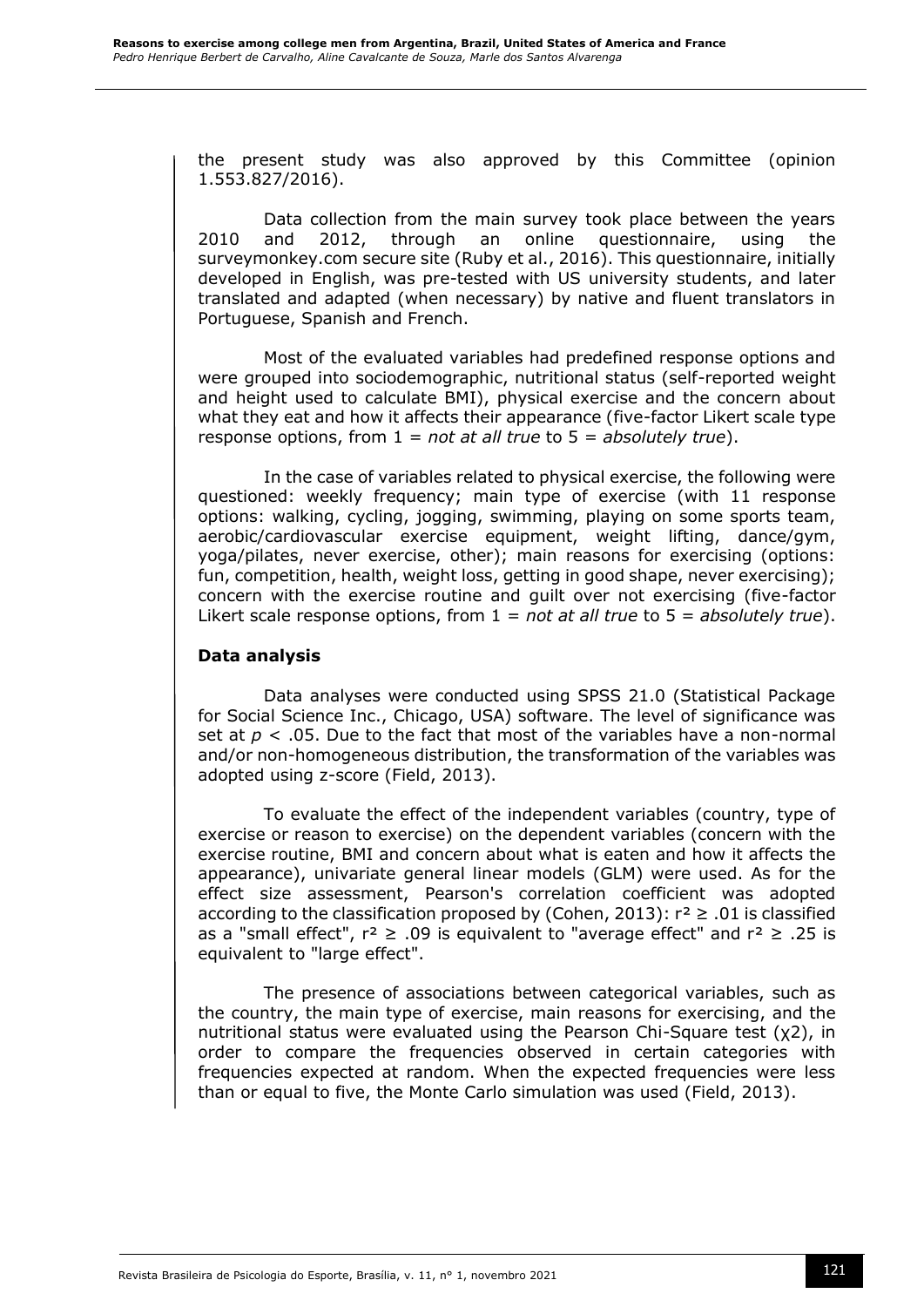## **Results**

Regarding the self-reported socioeconomic classification (options: lower, lower middle, middle, upper middle, upper), the middle class was the most common among Argentines (70%) and Brazilians (56.1%), while the upper middle class was the most common among American and French students (47.9% and 42.6%, respectively).

The distribution of students by country, age (years), current weight (kg), the BMI (kg/m<sup>2</sup>), number of days of physical exercise in the week, as well as average scores for concerning with the exercise routine, guilt over not exercising, and concern about food and appearance are presented in Table 1

**Table 1.** Descriptive statistics (M(SD)) of male college students (N = 569) by country

| Country                  | Age<br>(vears)       | <b>Current</b><br>weight<br>(kg) | <b>BMI</b><br>(kg/m <sup>2</sup> ) | <b>Physical</b><br>activity<br>(days) | <b>Concern</b><br>with<br>exercises | <b>Guilty for</b><br>not<br>exercising | Concern<br>about food<br>and<br>appearance |
|--------------------------|----------------------|----------------------------------|------------------------------------|---------------------------------------|-------------------------------------|----------------------------------------|--------------------------------------------|
| Argentina<br>$(N = 50)$  | 24.4<br>$(2.92)^{a}$ | 77.2<br>(12.35)                  | 24.5<br>$(3.24)^d$                 | 3.32<br>(1.63)                        | 1.90<br>(1.15)                      | 2.76(1.19)                             | 2.78(1.31)                                 |
| Brazil (N<br>$= 223$     | 21.2<br>(2.55)       | 64.7<br>$(13.41)^{b}$            | 22.3<br>(3.48)                     | 3.69<br>(1.93)                        | 2.09<br>(1.17)                      | 2.96(1.38)                             | 2.95(1.29)                                 |
| USA $(N =$<br>129)       | 20.9<br>(3.04)       | 73.9<br>(10.32)                  | 23.2<br>(2.74) <sup>e</sup>        | 4.12<br>(2.02) <sup>f</sup>           | 2.41<br>(1.14)                      | 3.02(1.46)                             | 2.64(1.08)                                 |
| France<br>$(N =$<br>167) | 21.7<br>(1.53)       | 72.2<br>$(8.75)^c$               | 22.4<br>(2.28)                     | 2.35<br>$(1.46)^{9}$                  | 2.32<br>(1.21)                      | 2.77(1.31)                             | 2.71(1.18)                                 |

Note.  $M = Mean$ ; SD = Standard Deviation; BMI = body mass index; USA = United States of America.

 $a =$  significantly higher than Brazil, France and USA ( $p < .001$ ).

 $b =$  significantly lower than Argentina, France and USA ( $p < .001$ ).

 $c =$  significantly lower than Argentina ( $p < .05$ ).

d = significantly higher than Brazil and France ( $p < .001$ ), and USA ( $p < .05$ ).

 $e =$  significantly higher than Brazil ( $p < .05$ ).

f = significantly higher than Argentina ( $p < .05$ ) and France ( $p < .001$ ).

g = significantly lower than Argentina ( $p < .05$ ) and Brazil ( $p < .001$ ).

Argentines presented a mean age superior to the others (which did not differ among themselves). As for the average number of days of physical exercise in the week, that of USA students was higher than that of Argentine and that of French students. There was no difference between countries regarding mean scores for concerning with the exercise routine, guilt over not exercising, and concern about food and appearance.

The mean body weight was lower among Brazilians and the mean BMI of Argentines was higher than the others. As for nutritional status (World Health Organization, 1995), 75.3% (*N* = 427) were normal weight range, while 4.8% (*N* = 27) were underweight, 17.4% (*N* = 99) were overweight and 2.5% presented grade I obesity (*N* = 14) – none were classified as grade II or III obesity. As regards the frequencies of overweight (overweight or obese), specifically in each country, there were 34% in Argentina, 20.3% in Brazil, 25% in the USA and 11.4% in France.

Associations of nutritional status were observed in the four countries  $(p < .001)$ : the frequency of low weight men was higher in Brazil and lower in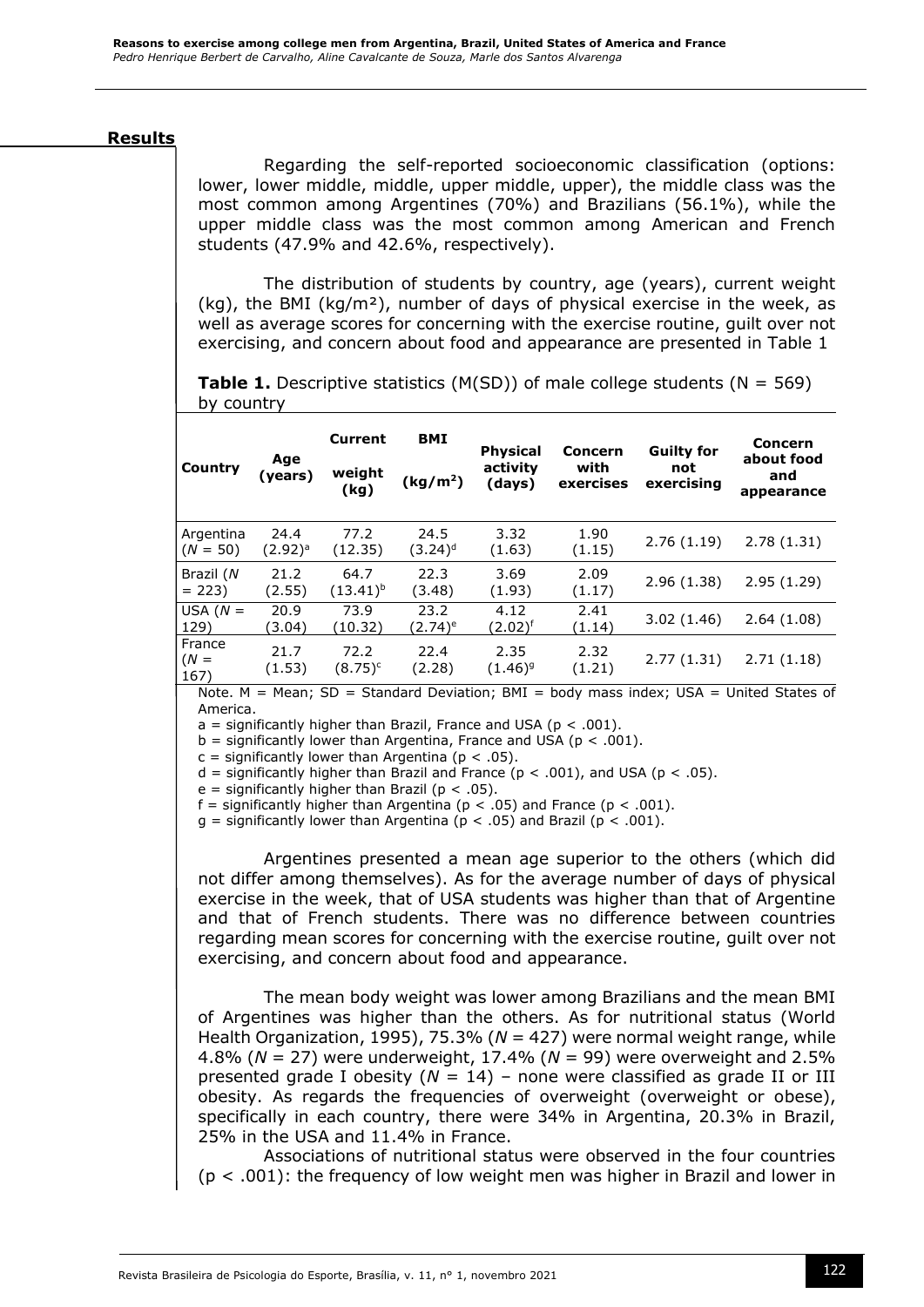France; while overweight was higher in Argentina and the USA, and lower in France. Normal weight was more frequent among French, and smaller than expected among Brazilians.

In the total sample, "health" was indicated as the main reason for exercise (35.1%;  $N = 200$ ) and, in second place, "fun" was indicated (26.5%;  $N = 151$ , while the main types of exercise were playing in some sports team (18.8%,  $N = 107$ ) and walking (18.5%,  $N = 105$ ), followed by running (14.4%,  $N = 82$ ). There was an association between the country and main reasons for exercising ( $p < .001$ ), as well as between the country and the main type of exercise ( $p < .001$ ; see Figure 1).

For the Argentines, Brazilians and Americans, "health" was the main reason to exercise. Yet, the French students mentioned mainly "fun" ("health" was in second place). "Getting in good shape" was the second most frequent reason among Brazilians, the third among the French and the Americans, and the last among the Argentines. The "competition" was more quoted by the French students than by the others.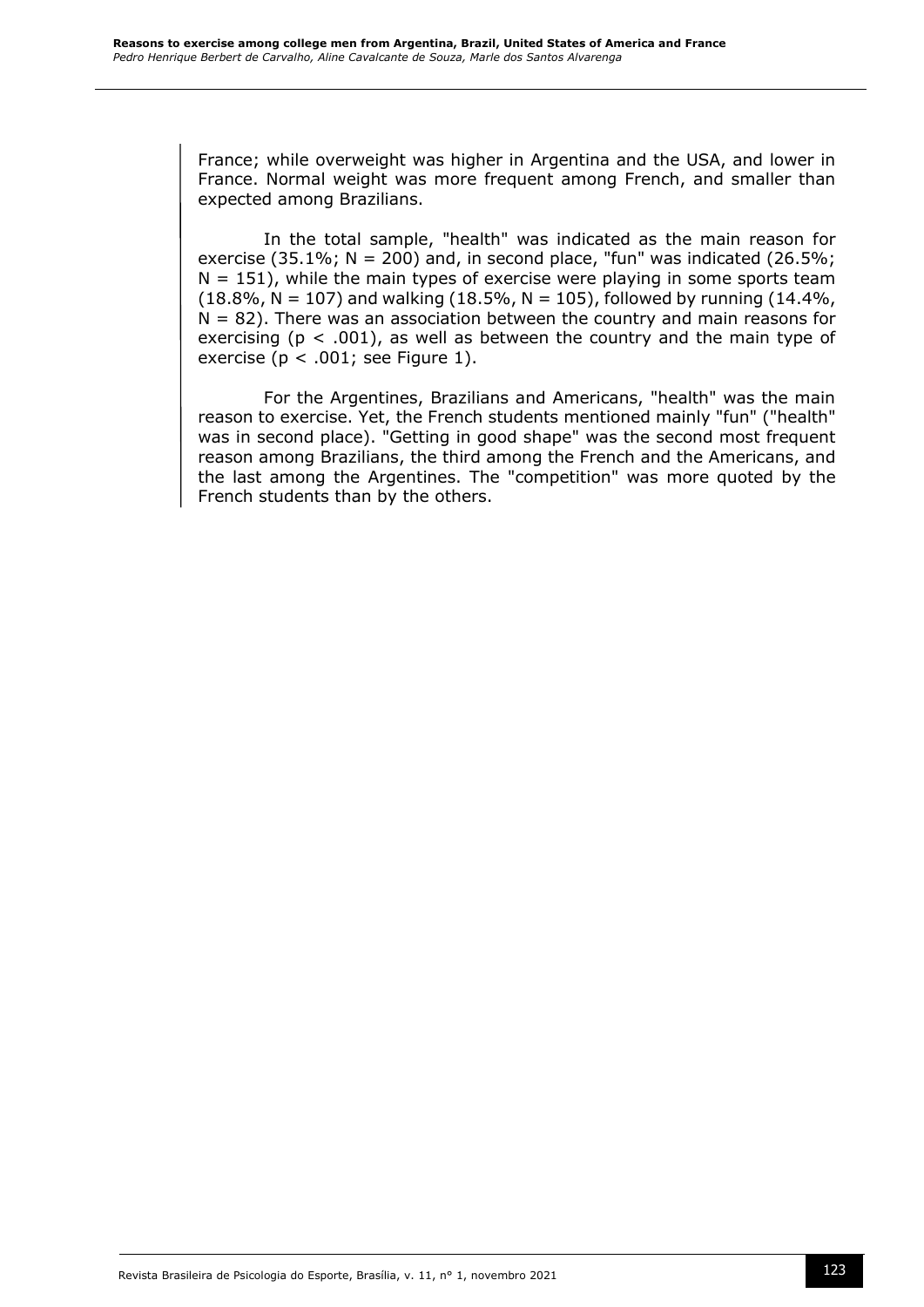|                               | <b>ARGENTINA</b>                                      | <b>BRAZIL</b>                                                                       | <b>USA</b>                                         | <b>FRANCE</b>                                                             |
|-------------------------------|-------------------------------------------------------|-------------------------------------------------------------------------------------|----------------------------------------------------|---------------------------------------------------------------------------|
|                               | $\mathbb{R}^{3}$ (52.0%)<br>Adjusted residual: 2.6    | $\begin{bmatrix} 2 & 29.1\% \\ 4 & 29.1\% \end{bmatrix}$<br>Adjusted residual: -2.4 | $\mathbb{R}$ (48.8%)<br>Adjusted residual: 3.7     | $\frac{1}{2}$ (38.3%)<br>Adjusted residual: 4.1                           |
|                               | $\frac{1}{2}$ (28.0%)                                 | $\leftarrow$ (25.1%)<br>Adjusted residual: 4.0                                      | $\frac{1}{2}$ (14.7%)<br>Adjusted residual: -3.5   | $\begin{bmatrix} 2 \\ 1 \end{bmatrix}$ (27.5%)<br>Adiusted residual: -2.4 |
| Main reason for<br>exercising | $(8.0\%)$                                             | $\sqrt[3]{}$ (24.2%)                                                                | $\left( \frac{11}{13.2\%}\right)$                  | $\left  \frac{11}{1} \right _{(14.4\%)}$                                  |
|                               | <b>A</b> (8.0%)                                       | <b>A</b> (12.1%)<br>Adjusted residual:2.5                                           | 20(8.5%)                                           | (12.6%)<br>Adiusted residual: 3.5                                         |
|                               | $\mathbf{\hat{X}}$ (2.0%)                             | $(6.3\%)$                                                                           | 大 (7.8%)                                           | 20(3.6%)                                                                  |
|                               | $\frac{1}{2}$ (2.0%)<br>Adjusted residual: -3.0       | $\hat{X}$ (3.1%) $\frac{1}{2}$<br>Adjusted residual: -2.8                           | (7.0%)                                             | $\bigcirc$ (3.6%)<br>Adjusted residual: -2.7                              |
|                               |                                                       |                                                                                     |                                                    |                                                                           |
|                               | $\mathbf{\hat{F}}$ (18%) and $\mathbf{\hat{F}}$ (18%) | $\hat{\mathbf{R}}$ (23.8%)<br>Adjusted residual: 2.6                                | $\sum_{(29.5\%)}$<br>Adjusted residual: 7.4        | $\frac{1}{2}$ (31.1%)<br>Adjusted residual: 4.9                           |
| Main type of<br>exercise      | 36 (16%) and 1 (16%)<br>Adjusted residual: 3.4        | (21.5%)<br>Adjusted residual: 7.0                                                   | $\mathcal{F}_{(20.9\%)}$<br>Adjusted residual: 2.4 | $\mathcal{F}_{(16.2\%)}$                                                  |
|                               | $\approx$ (14%)<br>Adjusted residual: 2.9             | $\frac{1}{2}$ (14.8%)<br>Adjusted residual: -2.0                                    | $\frac{1}{2}$ (15.5%)                              | $\sqrt{\pi}$ (13.8%)                                                      |

**Figure 1**.Hierarchy of the main reason for exercising and the three main types of exercise.

Main reason for exercising. k) Competition Health Weight loss Getting in good shape Never Main type of exercise:  $\hbar$  Walking  $\hat{\mathcal{R}}$  Cycling  $\hat{\mathcal{R}}$  Jogging  $\sum$  Swimming  $\prod_{\text{Weight lifting}}$ Aerobic/cardiovascular exercise

Legend:



Specifically, regarding the associations between the country and the reason for exercising, the number of men who answered "health" was higher in Argentina and the USA than in Brazil and France. Also, in Argentina, the frequency of "getting in good shape" was lower than in Brazil; and the "fun" response was higher in France and lower in the USA.

In the analysis of the options of answers regarding the main type of exercise, it was observed that the sum of the three most frequent modalities represents more than 60% in each country (Figure 1). Walking was a modality common to the four countries, with greater prominence in Brazil. Among the Argentines, Brazilians and French, walking or playing in some sports team were the main modalities; while in the USA, it was weight lifting.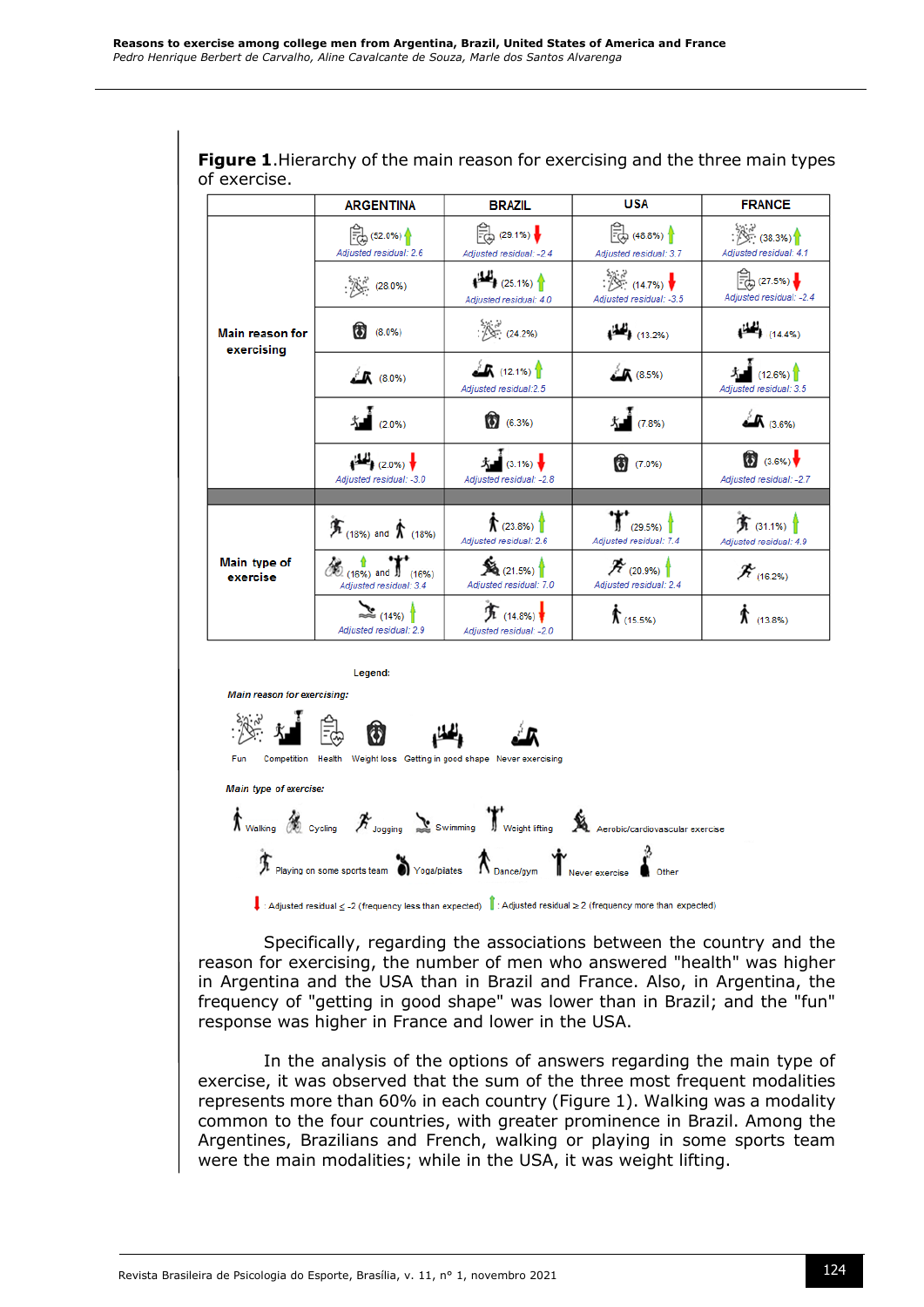Figure 2 presents the analysis of the country's effects, the main type and reason for exercising (as well as the interactions of these variables) on the concern with the exercise routine – a variable whose *absolutely true* response corresponded to 4.7% ( $N = 27$ ) and the very true response corresponded to 10.4% ( $N = 59$ ) of the total sample evaluated (Analysis I). The concern with the exercise routine was different due to the main exercise  $(r^2 = .042)$  and the interaction of this variable with the country  $(r^2 = .07)$  – greater effect –, but not just the country separately.

Still in Figure 2 (Analysis II), it can be observed that in the four countries, those who answered that they exercised mainly for "fun" or "health" reported less concern with exercise routine than those who answered that they exercised mainly for "competition" or "getting in good shape" ( $r^2 = .029$ ). However, there was no isolated effect of the country or its interaction with the reason for exercising over this concern.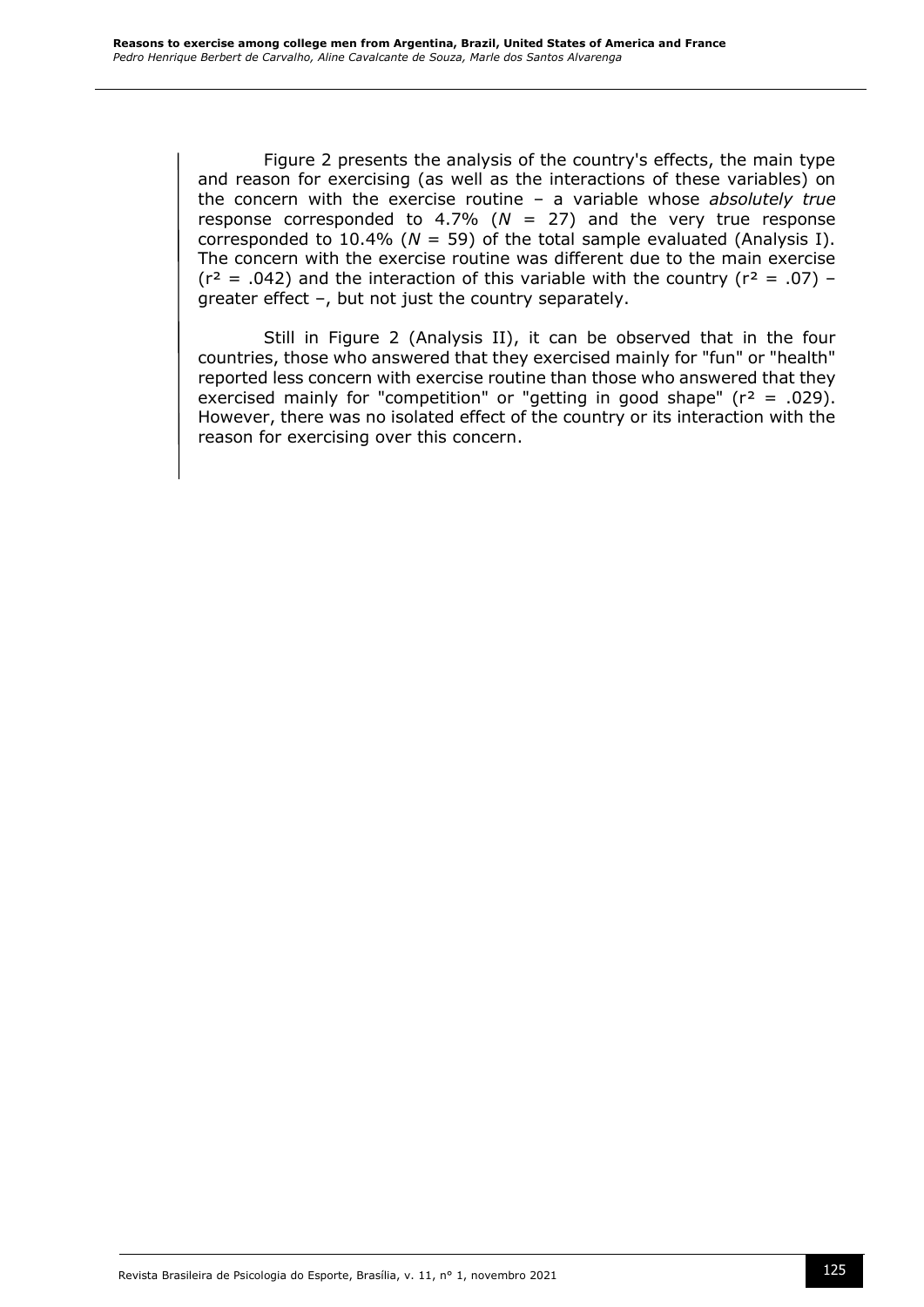## **Figure 2**. Effect of the main type of exercise and its interaction with country and the main reason to exercise over the concern with the exercise routine.



of the country and the main reason for exercising over the concern about food and the way it affects the appearance – the Brazilians reported more concern than the Americans ( $r^2$  = .034) and those who answered that they exercise to "lose weight" also reported greater concern than those who mentioned to exercise for "fun" or never exercise ( $r^2$  = .032) – however, the greatest effect was the interaction of these variables ( $r^2$  = .051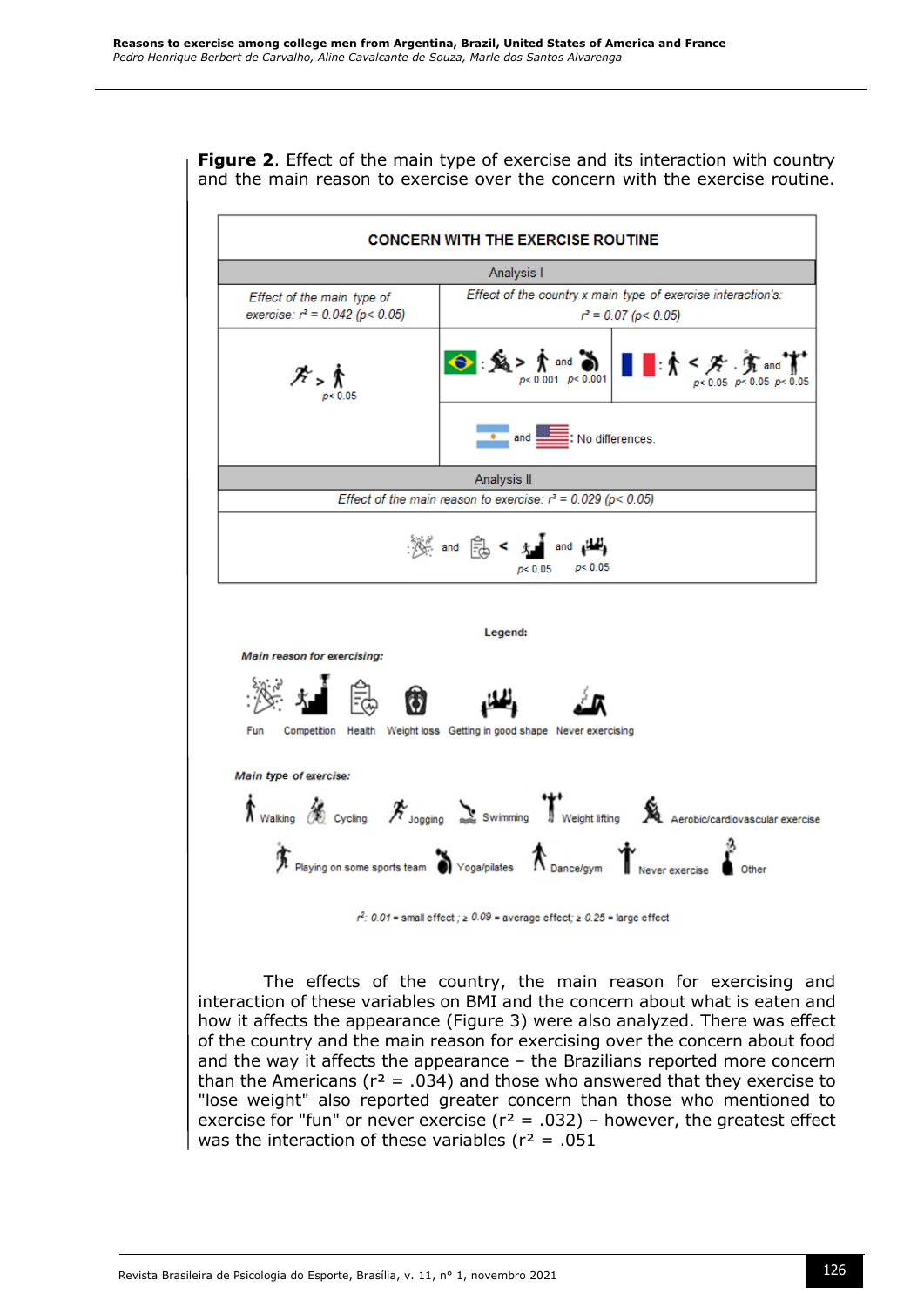**Figure 3**. Effects of the country, the main reason for exercising and its interaction with concern with food, appearance, and body mass index

|                                                             | <b>Effect of the country</b>                                                                                                                                    | Effect of the the main reason<br>for exercising | <b>Effect of the interaction:</b><br>country X reason           |
|-------------------------------------------------------------|-----------------------------------------------------------------------------------------------------------------------------------------------------------------|-------------------------------------------------|-----------------------------------------------------------------|
| <b>CONCERN WITH</b><br><b>FOOD AND</b><br><b>APPEARANCE</b> | $r^2 = 0.034$ (p < 0.001)<br>Mean score (SD):<br>2.95(1.29)<br>2.64(1.08)<br>p < 0.001                                                                          | $r^2 = 0.032$ (p < 0.05)<br>p< 0.05<br>p < 0.05 | $r^2 = 0.051$ (p < 0.05)<br>$\bigodot$ : $\hat{v}$ ><br>n< 0.05 |
|                                                             |                                                                                                                                                                 |                                                 |                                                                 |
| <b>BMI</b>                                                  | $r^2 = 0.037$ (p < 0.05)<br>and<br>Mean (SD): 24.5(3.22) 23.2(2.74)<br>22.3(3.48)<br>22.4(2.28)<br>p < 0.05<br>p < 0.05                                         | $r^2 = 0.027$ (p < 0.05)<br>p < 0.05            | $r^2 = 0.073 (p < 0.05)$<br>p < 0.05<br>p < 0.05                |
| <b>Main reason for exercising:</b>                          | Legend:                                                                                                                                                         |                                                 |                                                                 |
| Fun                                                         | Competition Health Weight loss Getting in good shape Never exercising<br>$r^2$ : 0.01 = small effect ; $\geq 0.09$ = average effect; $\geq 0.25$ = large effect |                                                 |                                                                 |

. Similarly, when these effects on BMI were compared, the country's interaction with the ratio to exercise was greater than the effect of the variables in isolation ( $r^2 = .073$ ). However, this interaction occurred only for Americans. Regarding the individual effects, Argentines and Americans presented higher BMI averages than Brazilians and French ( $r^2$  = .037); and the mean BMI of men who exercised for "weight loss" was greater than that of those who responded exercising for "fun" ( $r^2$  = .027). (Table 1).

## **Discussion**

When assessing different aspects of the relation with exercise (as questioning the main reason for doing it), this study found that for the majority of students, in all four countries, "health" was mentioned as the main reason for exercising. Guedes, Legnani, & Legnani (2012) found in a probabilistic sample of Brazilian college students aged between 18 and 35 years that the main reasons for the practice were related to physical condition and competition. In a study with Americans, Egli et al. (2011) observed that the practice of exercise among men was mainly motivated by intrinsic factors (health and fun/well-being), in addition to strength and resistance. Kilpatrick, Hebert, & Bartholomew (2005) also evaluated US college students and found that competition, social recognition, and physical fitness were the most important motivations for exercise practice. No studies were found that specifically evaluated the reasons or motivations to exercise among Argentine and French university students. To the best of our knowledge, this is the first study to evaluate such reasons in these samples.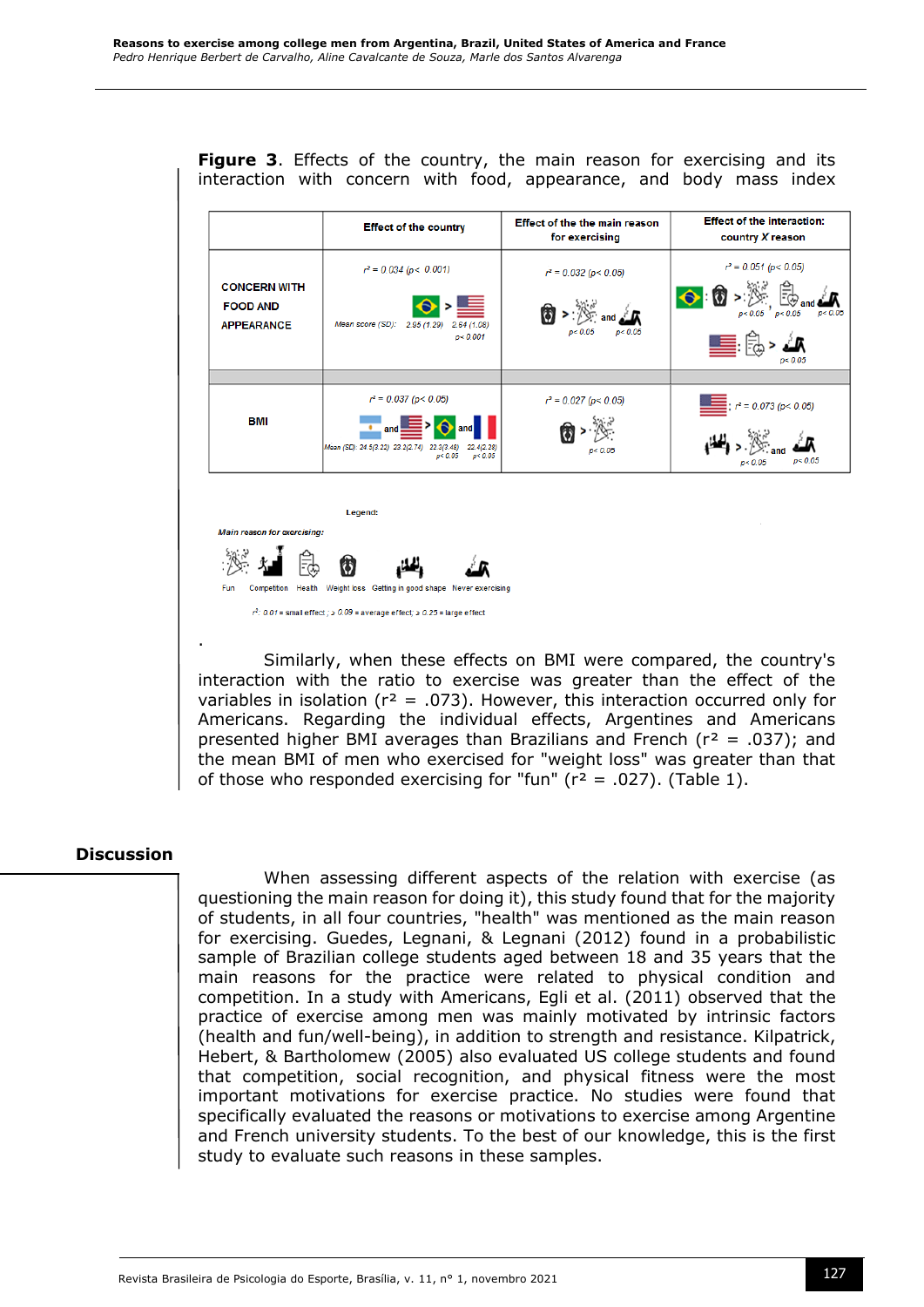The literature shows that, just as among women, the practice of physical exercises among men has an objective related to physical appearance issues but, in addition, overcoming challenges is a striking feature (Brunet & Sabiston, 2011; Egli et al., 2011; Pauline, 2013). Thus, it is also interesting to think of the "environment" for practicing physical activity in the four countries. Among these, one that became "the place" were gyms and bodybuilding centers, environments in constant process of "sportification", using elements such as dedication of time, self-imposed sacrifices, fear of failure or being below the "ideal" performance, and also the surveillance of the body made by scales, adipometers, measuring tapes and mirrors (Lamarche, Gammage, & Ozimok, 2018).

According to the International Health, Racquet & Sportsclub Association (2016), the USA is world leader in number of gyms (*N* = 36,180). Brazil is in second place  $(N = 31,809)$ , followed by Argentina  $(N = 7,900)$ . France has a very diverse position, with slightly more than 10% of the number of US gyms (*N* = 3,800) – which is reflected in the findings of this study. It is, the three main types of exercise among French include those practiced outside the gyms (i.e. playing in sports team, running and walking). The high frequency of French who prefer these modalities may also contribute in a way to the fact that France has presented the highest frequency of answers "competition" as the main reason for exercising, considering the meaning of this in team exercises.

Our sample was composed exclusively of college students. Therefore, it is important to contextualize the practice of exercises among them. Sports are an important part of American culture, whose incentive to practice begins in the school stage and remains during the university. In the university context in USA, sport is also a means of joining and staying in institutions, since a good sports performance can guarantee full or partial scholarship – depending on the division/group to which the university belongs (Medic, Mack, Wilson, & Starkes, 2007). Yet, for Brazilians, soccer is a major sporting event from childhood (especially among males), and so it can be understood as an element of Brazilian national identity (DaMatta, 2009). It is necessary to emphasize a historical rivalry between Brazilian and Argentine soccer, in which its disputes have symbolic meaning, contributing to the "honor", image and sovereignty of it in the South America (DaMatta, 2009).

In addition to this contextualization, it is worth noting that in the present study other factors were assessed. Our study innovates when assessing the frequency and type of exercise, nutritional status and exercise and eating concerns, evaluating the interaction between them, and which factor had the greatest impact on the reasons for exercising in these four countries. The joint approach of the relation between body, physical activity and food in the college population is a strong point of this study, since the literature usually addresses these aspects in a more isolated way. To the best of our knowledge, this is the first study to evaluate all of these constructs together, including the most qualitative aspects of the exercise (main reason, type of exercise, concern and guilt related to not exercising). Another favorable point is the significant sample of young people from different countries, which includes advances in the field of cross-cultural studies.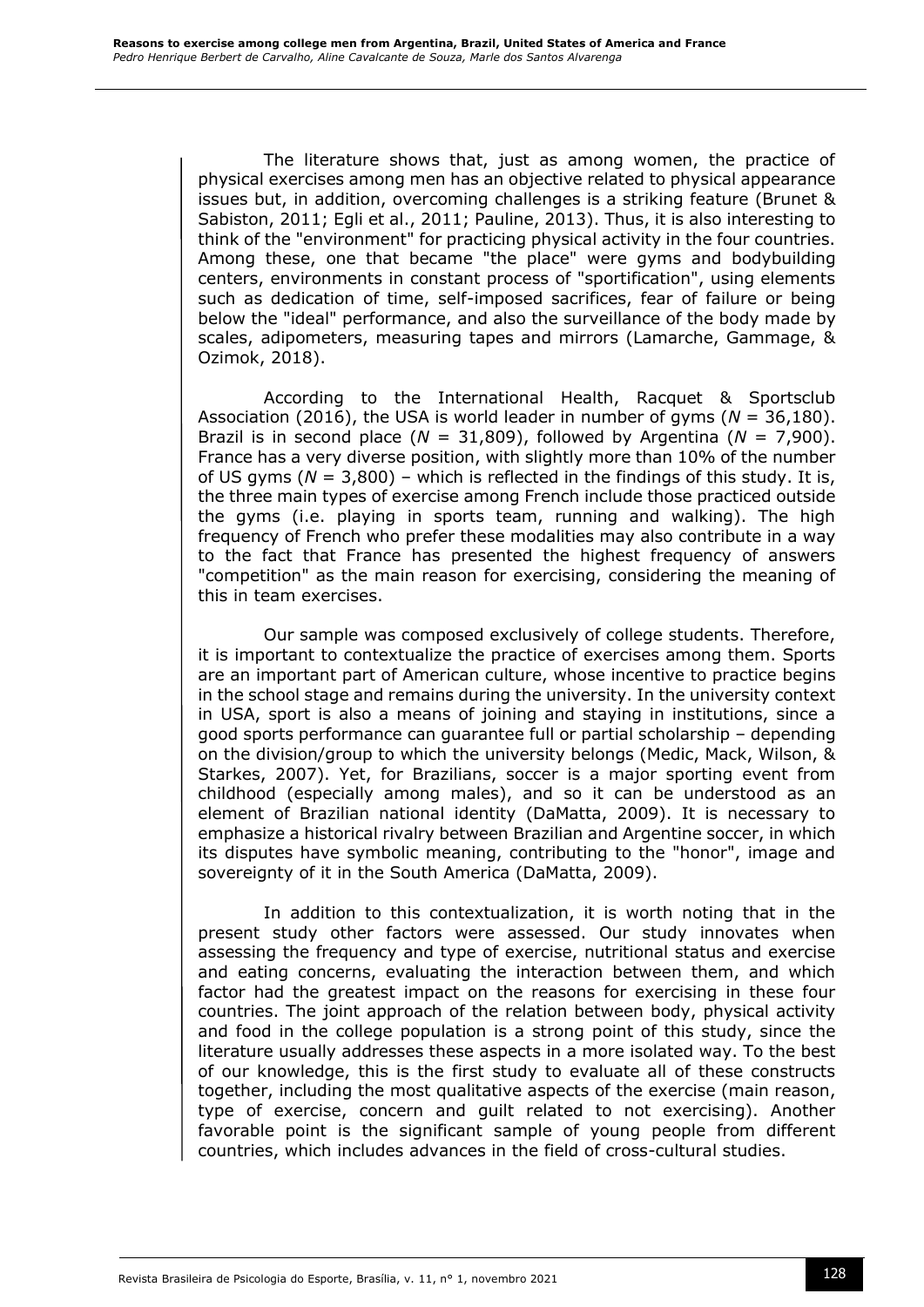In the universe evaluated here, although the Americans presented the highest average for the weekly frequency of physical exercise, they were not the most worried about the exercise routine – there was no difference among countries. Regarding this concern, the lowest effect was that of the reason for exercising, followed by the type of exercise; and the greatest determinant (greater effect  $-r^2 = .07$ ) was the interaction of the country with the type of exercise and it occurred only among Brazilians and French. For the Brazilians, mainly adept at aerobic devices, the concern was greater than that reported by those who responded "walking" and "yoga / pilates"; while, among the French, the concern of the adepts to "walking" was less than the concern of those who responded "running", "playing in a sports team" or "weight lifting". Among Argentines and Americans, the concern with the exercise routine was independent of the main exercise.

The country's interaction with the main reason for exercising was also the major determinant of concern about food and how it affects appearance. Brazilians who responded "weight loss" were more concerned than those who responded "health", "fun" and those who never exercise. Whereas, among Americans, the only difference was the greatest concern of those who exercise for "health" over those who never exercise. For Argentines and French, the concern with food and appearance was no different depending on the main reason for exercising. Likewise, in relation to BMI, the main determinant was the country's interaction and the main reason for exercising (only among the Americans).

Therefore, in the relation that these students have with exercising, above the effects of the country, there were the effects of the interactions of the country with the main reason to exercise (or type of exercise, specifically in relation to the exercise routine), that is, the country alone was not the most relevant aspect in the differences found. When considering only the country in this comparison, even stronger determinants would not have the right emphasis, for example, Brazilians are more concerned about food and appearance than Americans. However, the country's interaction with the reason for exercising was stronger than this difference, thus the finding with the greatest effect was that Brazilians who exercise to "lose weight" showed greater concern about food and appearance than those who exercise for "health", "fun" or "never exercise".

This research is not without limitations. One limitation is the use of an instrument not yet validated, whose response options were predefined (closed questionnaire) – and perhaps a qualitative exploration would bring underlying answers. Nevertheless, this methodology has been used in other contexts, producing important data (Panão & Carraça, 2019; Rozin, Bauer, & Catanese, 2003; Rozin, Fischler, Shields, & Masson, 2006). As limitations, we also mention the online application with chances of some bias, such as refusal and withdrawal of questionnaire completion, recognition of invitation to participate (e-mail) as spam, distraction during the completion of the questionnaire. Although subject to criticism, studies with online questionnaires have grown in the scientific environment and contributed to cross-cultural investigations (Varela et al., 2017). Specifically, regarding the sample, the number of students was different among the countries, and the number of Argentines was small  $(N = 50)$ . In addition, the sample of students from each country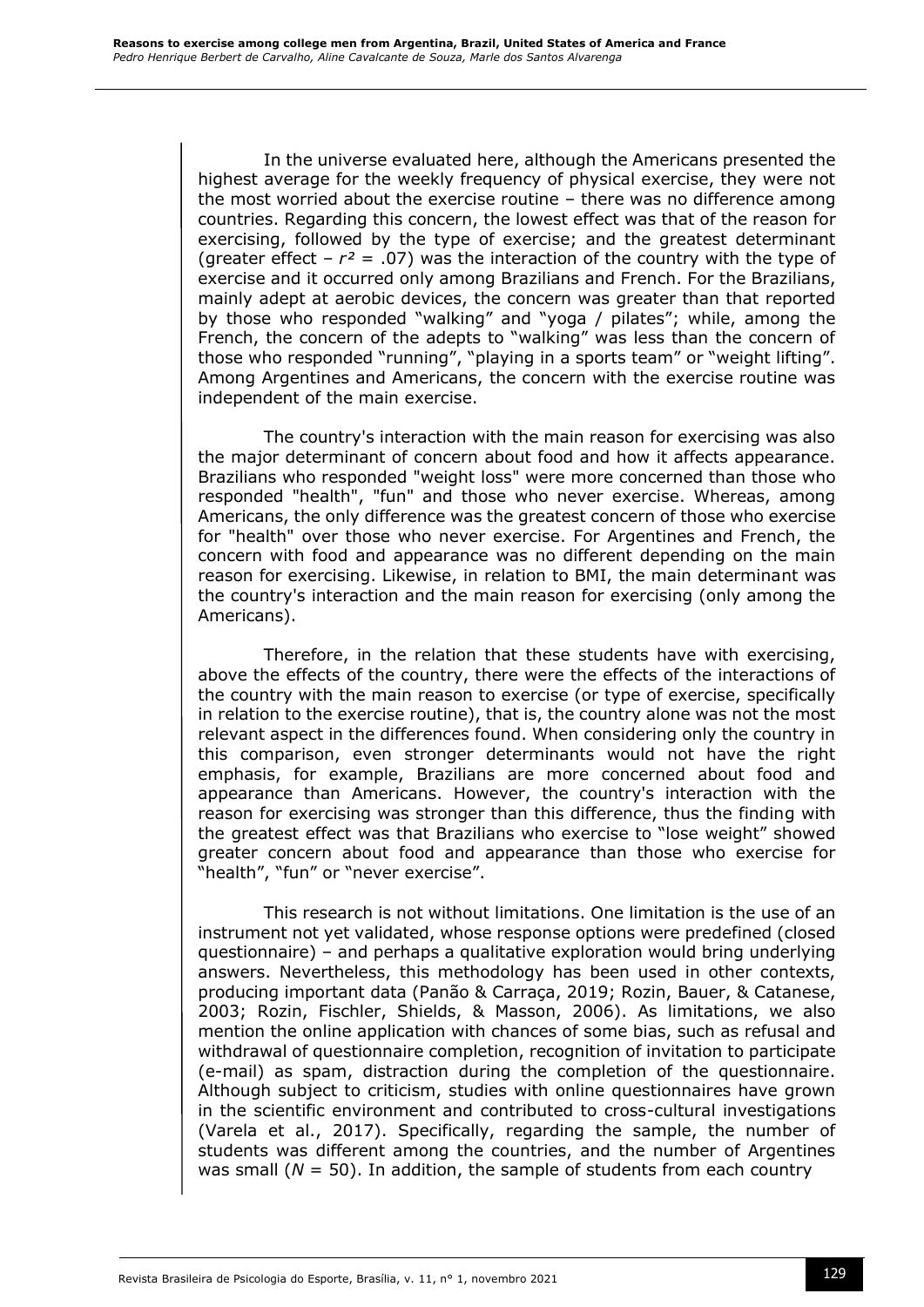came from a single university. Thus, the results found may not include all the cultural variability present in different regions of these countries.

Future investigations may include the joint evaluation of the constructs discussed here, with other samples (including different regions of the countries) and other assessment tools.

## **Conclusion**

In the cross-cultural comparison of certain aspects of the relation with physical exercise among college students in the four countries, the interaction of these variables had a greater influence on the observed differences than the country, the type of exercise or the reason for exercising in isolation. Thus, highlighting only the country or the other variables alone does not seem to be enough to understand how the relations with physical exercise, BMI and the concern with food and appearance are manifested in different cultures, but rather an analysis that contemplates the interaction of these factors.

The importance of a broader picture is highlighted, in which, in addition to the quantitative aspects, the qualitative aspects and their interactions are considered by health professionals regarding the recommendations related to the practice of physical exercise, in a sphere of health care that goes beyond the measurable biological perspective.

## **References**

Astorino, T., Baker, J., Brock, S., Dalleck, L., Goulet, E., Gotshall, R. et al. (2019). Exercise Dependence: An Updated Systematic Review. Journal of Exercise Physiologyonline, 22(5), 105-125.

Brosof, L. C., Williams, B. M., & Levinson, C. A. (2020). Exploring the contribution of exercise dependence to eating disorder symptoms. International Journal of Eating Disorders, 53(1), 123-127.

Brunet, J., & Sabiston, C. M. (2011). Exploring motivation for physical activity across the adult lifespan. Psychology of Sport and Exercise, 12(2), 99- 105.

Cohen, J. (2013). *Statistical power analysis for the behavioral sciences* (2nd ed.). New York: Routledge.

DaMatta, R. (2009). Sport in society: An essay on Brazilian football. VIBRANT-Vibrant Virtual Brazilian Anthropology, 6(2), 98-120.

Divine, A., Roberts, R., & Hall, C. R. (2018). Revisiting the exercise imagery and exercise-dependence relationship. International Journal of Sport and Exercise Psychology, 16(2), 191-202.

Egli, T., Bland, H. W., Melton, B. F., & Czech, D. R. (2011). Influence of age, sex, and race on college students' exercise motivation of physical activity. Journal of American College Health, 59(5), 399-406.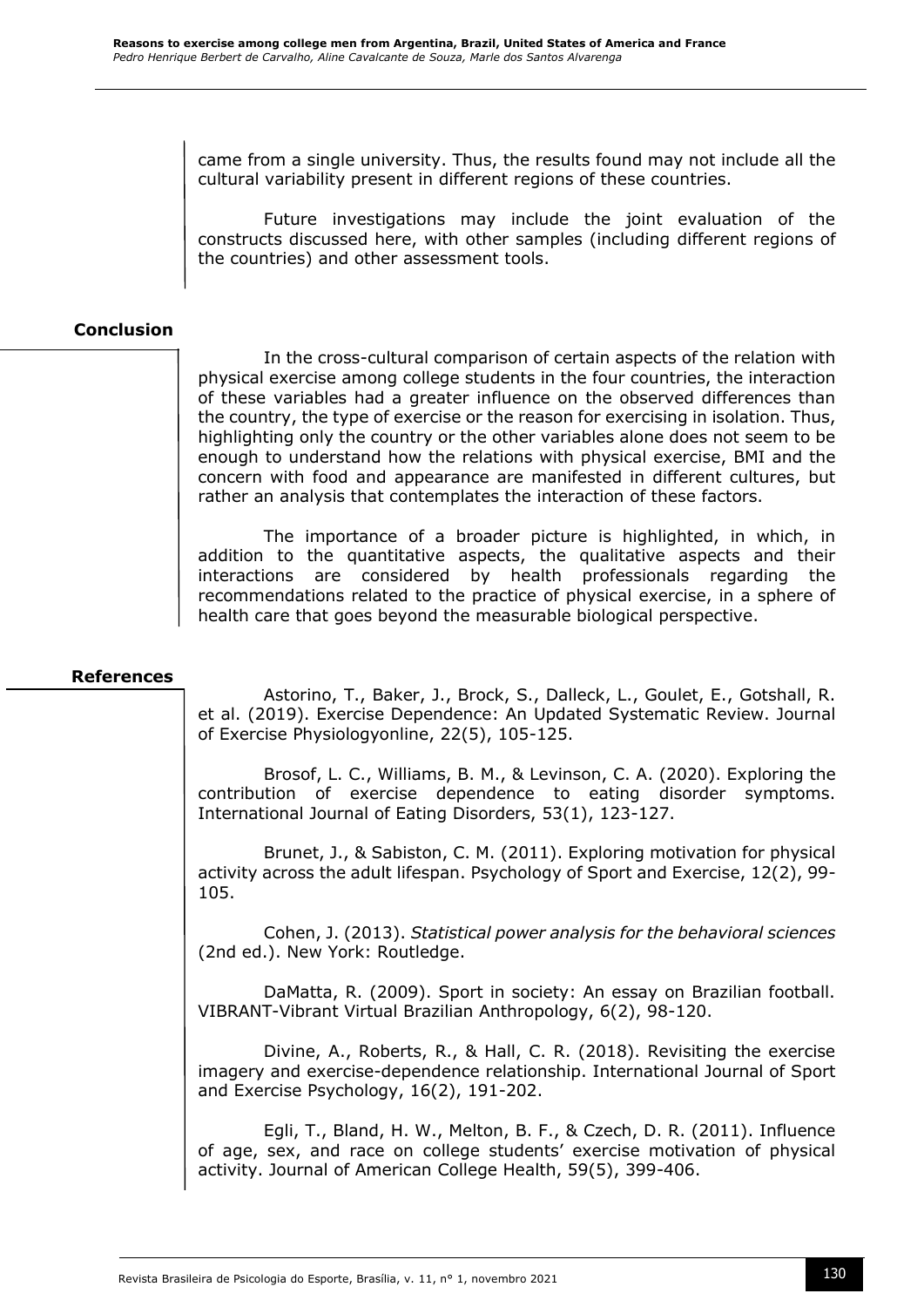Field, A. (2013). *Discovering statistics using IBM SPSS statistics* (4th ed.). London, England: SAGE Publications.

Florindo, A. A., Brownson, R. C., Mielke, G. I., Gomes, G. A., Parra, D. C., Siqueira, F. et al. (2015). Association of knowledge, preventive counseling and personal health behaviors on physical activity and consumption of fruits or vegetables in community health workers. BMC Public Health, 15(1), 344.

Forbes, G. B., Jung, J., Vaamonde, J. D., Omar, A., Paris, L., & Formiga, N. S. (2012). Body dissatisfaction and disordered eating in three cultures: Argentina, Brazil, and the US. Sex roles, 66(9-10), 677-694.

Guedes, D. P., Legnani, R. F. S., & Legnani, E. (2012). Exercise motives in college students and associated factors. Revista Brasileira de Educação Física e Esporte, 26(4), 679-689.

Hausenblas, H. A., & Downs, D. S. (2002). Exercise dependence: a systematic review. Psychology of Sport and Exercise, 3(2), 89-123.

Hurst, M., Dittmar, H., Banerjee, R., & Bond, R. (2017). "I just feel so guilty": The role of introjected regulation in linking appearance goals for exercise with women's body image. Body Image, 20, 120-129.

International Health Racquet & Sportsclub Association (2016). *The IHRSA Global Report 2016*. Texto recuperado em 02 jan. 2017: [http://download.ihrsa.org/pubs/2016\\_IHRSA\\_Global\\_Report\\_Preview.pdf](http://download.ihrsa.org/pubs/2016_IHRSA_Global_Report_Preview.pdf)

Kilpatrick, M., Hebert, E., & Bartholomew, J. (2005). College students' motivation for physical activity: differentiating men's and women's motives for sport participation and exercise. Journal of American College Health, 54(2), 87-94.

Lamarche, L., Gammage, K. L., & Ozimok, B. (2018). The gym as a culture of body achievement: Exploring negative and positive body image experiences in men attending university. SAGE Open, 8(2), 1-12.

Medic, N., Mack, D. E., Wilson, P. M., & Starkes, J. L. (2007). The effects of athletic scholarships on motivation in sport. Journal of Sport Behavior, 30(3), 292-306.

Morton, K., Atkin, A., Corder, K., Suhrcke, M., & Van Sluijs, E. (2016). The school environment and adolescent physical activity and sedentary behaviour: A mixed-studies systematic review. Obesity Reviews, 17(2), 142-158.

Murray, S. B., Griffiths, S., Mond, J. M., Kean, J., & Blashill, A. J. (2016). Anabolic steroid use and body image psychopathology in men: Delineating between appearance- versus performance-driven motivations. Drug Alcohol Depend, 165, 198-202.

Panão, I., & Carraça, E. V. (2019). Effects of exercise motivations on body image and eating habits/behaviours: A systematic review. Nutrition & Dietetics, 77(1), 41-59.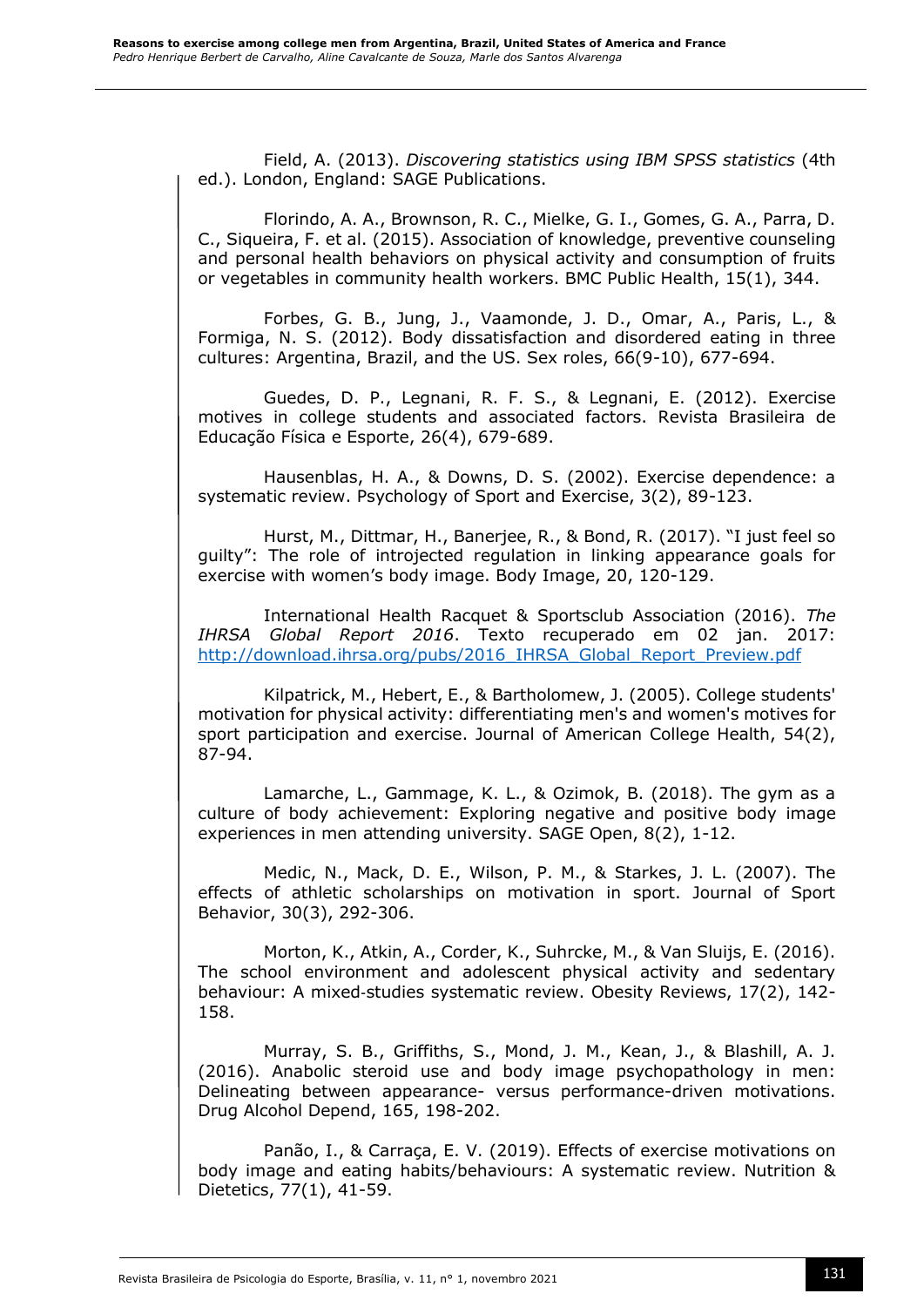Pauline, J. (2013). Physical activity behaviors, motivation, and selfefficacy among college students. College Student Journal, 47(1), 64-74.

Pedersen, B. K., & Saltin, B. (2015). Exercise as medicine–evidence for prescribing exercise as therapy in 26 different chronic diseases. Scandinavian Journal of Medicine & Science in Sports, 25, 1-72.

Rosenmann, A., Kaplan, D., Gaunt, R., Pinho, M., & Guy, M. (2018). Consumer Masculinity Ideology: Conceptualization and Initial Findings on Men's Emerging Body Concerns. Psychology of Men & Masculinity, 19(2), 257- 272.

Rozin, P., Bauer, R., & Catanese, D. (2003). Food and life, pleasure and worry, among American college students: Gender differences and regional similarities. Journal of Personality and Social Psychology, 85(1), 132-141.

Rozin, P., Fischler, C., Imada, S., Sarubin, A., & Wrzesniewski, A. (1999). Attitudes to food and the role of food in life in the USA, Japan, Flemish Belgium and France: Possible implications for the diet–health debate. Appetite, 33(2), 163-180.

Rozin, P., Fischler, C., Shields, C., & Masson, E. (2006). Attitudes towards large numbers of choices in the food domain: A cross-cultural study of five countries in Europe and the USA. Appetite, 46(3), 304-308.

Ruby, M. B., Alvarenga, M. S., Rozin, P., Kirby, T. A., Richer, E., & Rutsztein, G. (2016). Attitudes toward beef and vegetarians in Argentina, Brazil, France, and the USA. Appetite, 96, 546-554.

Sallis, J. F., & Owen, N. (1998). *Physical activity and behavioral medicine* (3rd ed.). London, England: SAGE Publications.

Sibley, B. A., Hancock, L., & Bergman, S. M. (2013). University students' exercise behavioral regulation, motives, and physical fitness. Perceptual and Motor Skills, 116(1), 322-339.

Stevens, M., Rees, T., Coffee, P., Steffens, N. K., Haslam, S. A., & Polman, R. (2017). A Social Identity Approach to Understanding and Promoting Physical Activity. Sports Medicine, 47(10), 1911-1918.

Swami, V., Frederick, D. A., Aavik, T., Alcalay, L., Allik, J., Anderson, D. et al. (2010). The Attractive Female Body Weight and Female Body Dissatisfaction in 26 Countries Across 10 World Regions: Results of the International Body Project I. Personality and Social Psychology Bulletin, 36(3), 309-325.

Takeuchi, N., Davis, C., & McCreary, D. R. (2005). The role of culture on the drive for muscularity: a modern western phenomenon, or a universal trend? In *18th World Congress on Psychosomatic Medicine*. Kobe, Japan.

Varela, C., Ruiz, J., Andrés, A., Roy, R., Fusté, A., & Saldaña, C. (2017). Advantages and disadvantages of using the website SurveyMonkey in